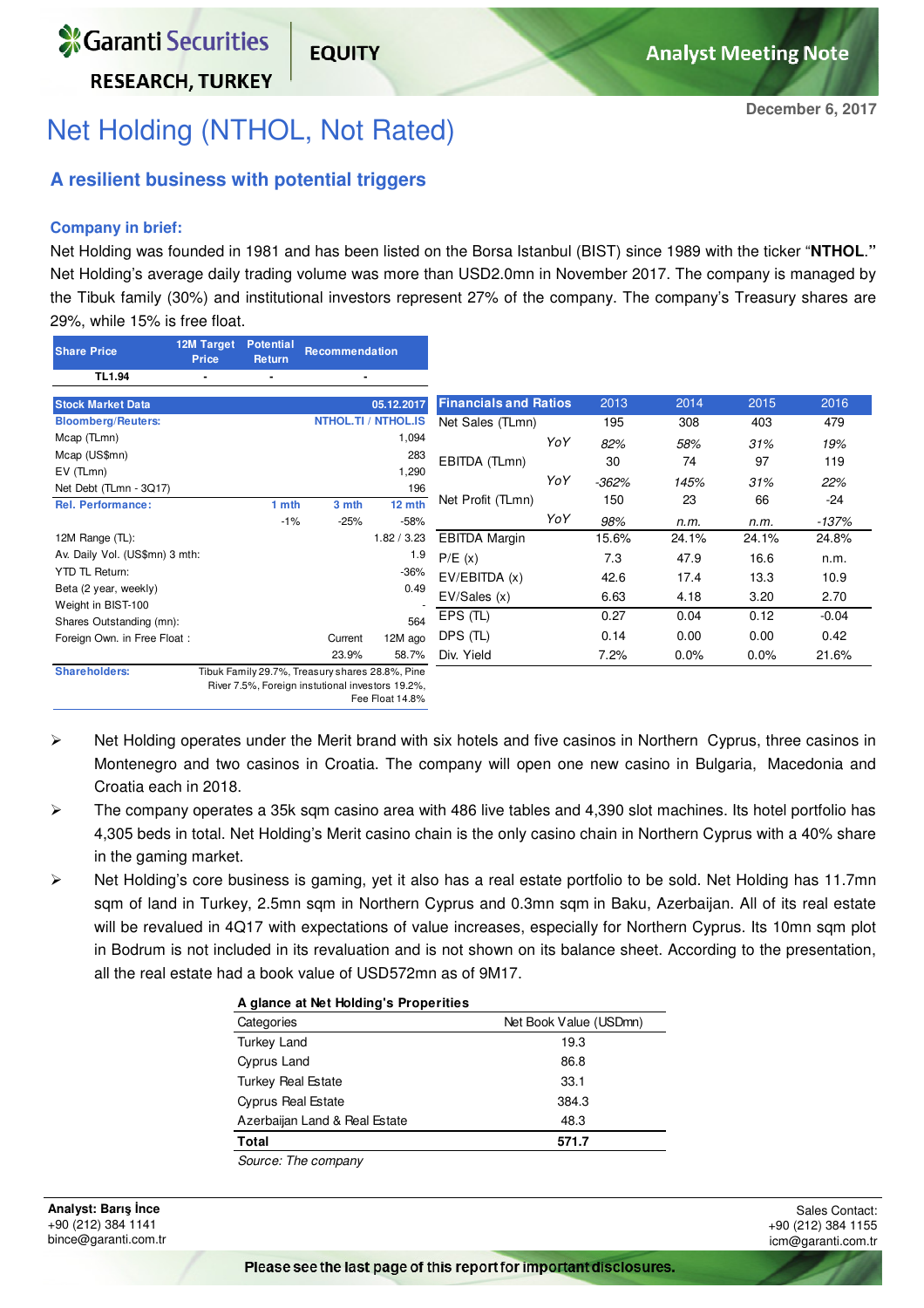Furthermore, the company is in an exclusive venture agreement with Scientific Games in 26 neighboring countries to develop, acquire and operate lottery concessions.

#### **Operations**

#### **Merger creates synergy:**

- Net Holding merged its operations with Net Turizm (NTTUR TI) in October 2017 to simplify its shareholder structure.
- After the merger, the company is now fully focused on its core operations.
- The completion of the long-waited merger with Net Turizm has eliminated cross holdings and has simplified the corporate structure.
- **Resilient profitability recorded in 2016**: Despite all the adverse conditions in the tourism sector in 2016, the company's solid business activity in Northern Cyprus generated a strong c.USD52mn EBITDA, which is expected to rise to USD60mn in 2017.
- **Shielded against the depreciation of the TL:** As 77% of its revenue generation is in hard currency (mainly USD ), the rapid devaluation of the TL vs. the USD has had no effect on the company's EBITDA generation.
- **Not vulnerable to political developments creating negative sentiment:** 
	- The failed coup attempt on July 15, 2016 in Turkey led to a massive drop in consumer confidence, consumer spending and restricted travel outside of Turkey, yet had no effect on the company's EBITDA as Turkish visitors still made up 47% of the visitors.
	- Recall than the earlier downing of a Russian jet by Turkey had already resulted in a massive drop in Russian arrivals to Turkey, but had no effect on the company's EBITDA as 53% of the visitors were foreigners and the company has a well-diversified base that is not dependent on one single nationality.



Source: The company

Source: The company

 **Unrivaled player in Northern Cyprus:** Merit remains the island's only hotel and casino chain. A new entrant to the casino market in Northern Cyprus would have difficulty in finding an adequate location and plot size for hotel & casino construction and would have to invest close to USD1bn and spend five years in construction to match the size of Merit's operations on the island. The company spent a minimum of USD100mn for each of its Northern Cyprus casino licenses as each license on the island is granted on the basis of building a brand new hotel that has to meet strict governmental requirements.

Source: The company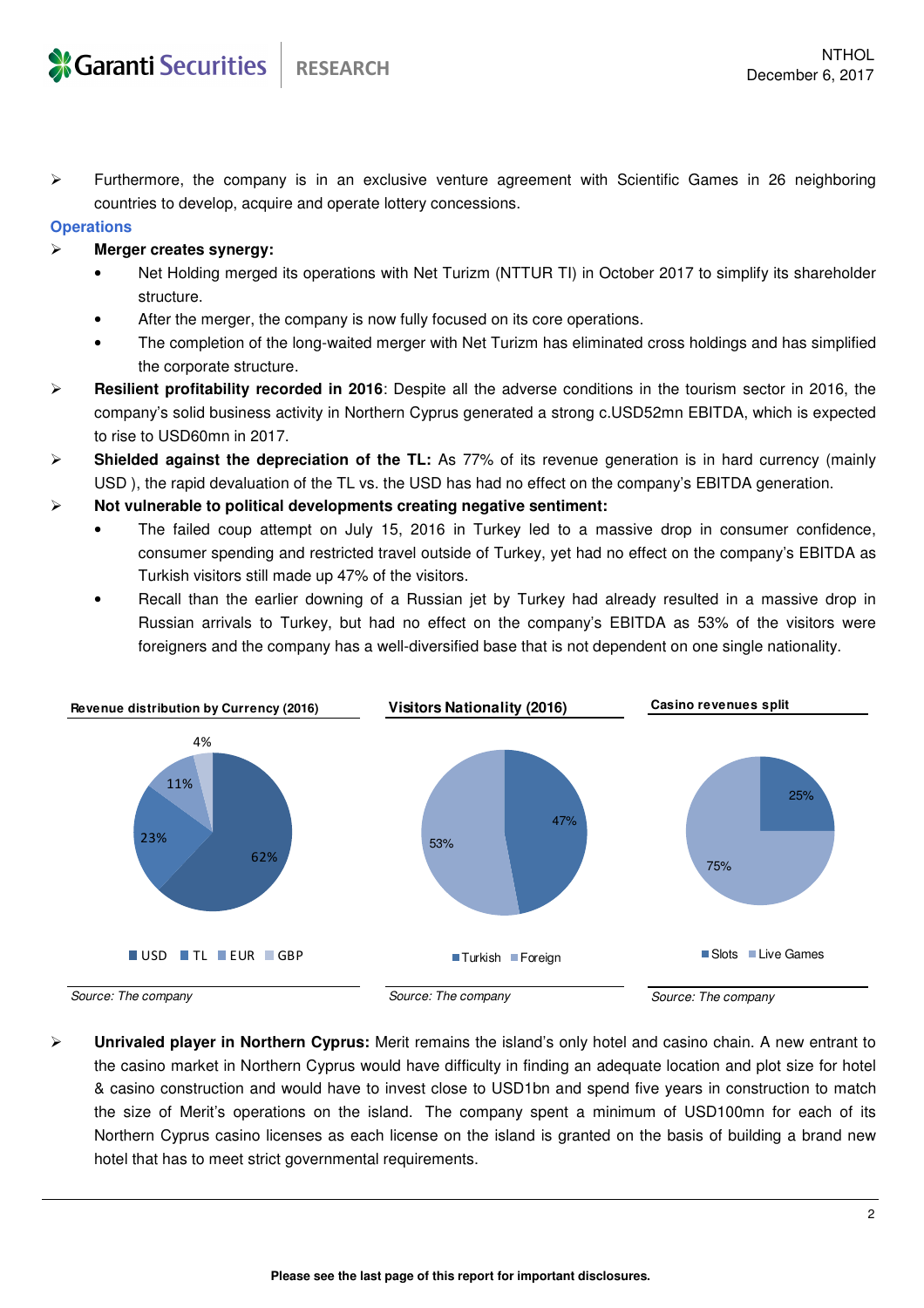**4Q17 results are likely to be strong:** Since the company collects its credit sales in the casino business once every two-three months, the high season of its 3Q operations is actually reflected in 4Q. The company also reevaluates its real estate portfolio in 4Q17 (happens once every two years), which is likely to boost 4Q17 bottom line through one-off revaluation gains. Thus, we expect its 4Q17 financials to be strong from top to bottom.

#### **Future expectations:**

**Expansion to the Balkans:** The company's expansion plan to the Balkans has been defined as very flexible and requiring a low capex. With its European licenses, the company is able to rapidly assess whether a casino is generating a positive EBITDA. If it is not, the casino is closed and the company moves on to its next target. Net Holding's business plan also aims to increase the frequency of Merit customers' visits to Merit casinos by adding new venues to its existing Northern Cyprus portfolio. Net Holding chooses a five-star hotel that best fits the standards of its Merit brand and rents a casino space from the hotel owner for 5 +5=10 years total. The second five-year phase is conditional on the company's one-way approval and an exit right at any moment by the company with a six-month rent penalty. The capex for each casino for the Balkans' expansion has a limit of USD5mn and further spending is subject to both its board and key shareholders' approval. If any casino in the Balkans has a two-year losing streak that casino is shut down and the equipment is transferred to a new targeted casino operation.

**Bodrum Plot (a USD300mn monetization opportunity – not on the B/S):** According to the company presentation, the plot is 1,000 hectares just outside the town of Gulluk on Turkey's Aegean coast, five minutes' drive from Milas International Airport and 30 minutes from the town of Bodrum. The property has been under a revenue sharing agreement with a local developer "Agaoglu" since 2007 that entitles Net Holding to 19% of the project's revenues with a deadline to finish construction until June 2013. The deadline has clearly elapsed. Due to the type of contract, the title of the property has been passed to the developer and the asset (plus attached revenue sharing deal) cannot yet be seen in Net Holding's accounts.

Three routes of monetization remain available per established judiciary practice and the agreement between the parties:

- The developer can exercise his call option and buy out Net Holding's shares in this project at USD300mn.
- The developer can sell to a third party with Net Holding's consent with 60% of the proceeds going to the Net Group.
- The developer can default on the contract. Net Holding would receive back the land in its balance sheet at a new market value without any compensation to the developer.

According to latest newflow, a local developer together with a Chinese group have visited the plot and have signed a preliminary protocol to develop a project. Therefore, we may see some developments in the coming months.

#### **Credit Note**

**Fitch has recently rated NTHOL as B with Outlook stable:** According to Fitch, the 'B' rating reflects Net Holding's sustainable business model, which has shown resilience over the past years despite the sharp depreciation of the TL alongside its deleveraging capacity by 2020 after a planned sizeable investment phase with adequate financial flexibility. The Stable Outlook reflects the expectation that Net Holding's resilience should continue over the next few years as it plans to improve its geographic diversification into new regions via a different asset-light operating model, helping to broaden its scale through successful strategy execution when the planned investment starts generating additional revenues. Fitch believes that the company will achieve TL800mn in revenues in 2019 (vs. TL472mn in 2016) and a 33% EBITDA margin vs. 27% in 2016.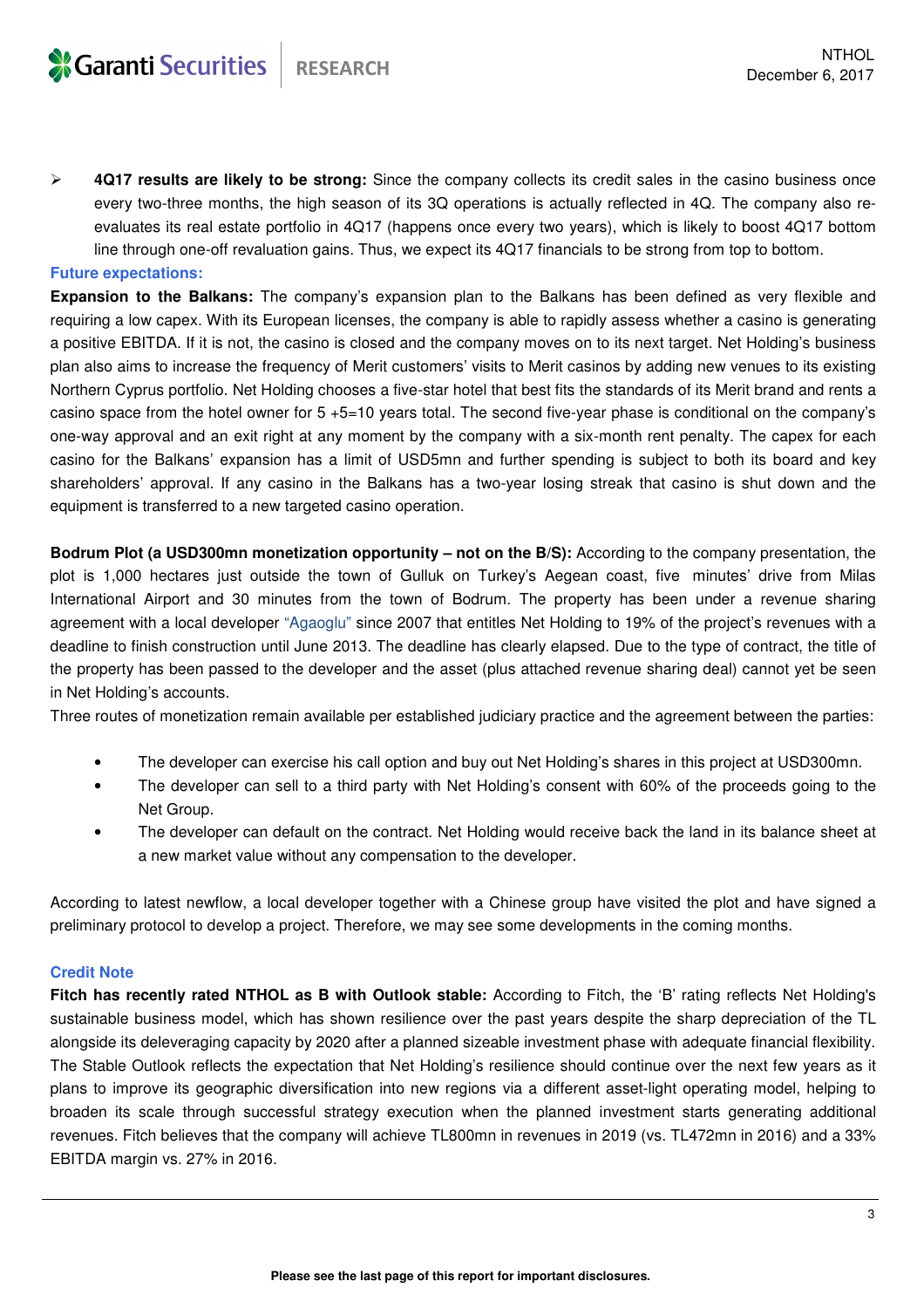#### **Other Issues**

 **A dividend payment might be on the table in the coming years as the majority of the capex has been left behind:** Given no major capex requirement in its expansion to the Balkans, the company foresees a USD20mn capex for 2018 and 2019 each. Annual maintenance capex is around USD6-7mn according to the management. Thus, there might be a dividend payment in the coming years.



Source: The company

- **Reunification of Cyprus:** There is the long-lasting issue of the reunification of Cyprus (Northern Cyprus and Southern Cyprus). Northern Cyprus is only recognized by Turkey. If peace talks between the parties are successfully concluded, this could be very positive for Net Holding as Northern Cyprus will be open to direct flights, meaning a substantial increase in visitors to its casinos and hotels.
- **Pine River Capital Management share sales:** According to the announcements, Pine River Capital Management has liquidated one of its Asian Funds which had been holding Net Holding equities. Pine River's stake in Net Holding has now fallen to 7.5% from 28.8%. The stake sold by Pine River was actually purchased by the company as part of its buy-back program.
- **Treasury shares of 29% of capital not to be sold in the market:** The company officially announced that Treasury shares will not be sold until January 1, 2019. Subsequently, Net Holding may consider selling its shares to institutional investors via a block sale. Cancellation of the Treasury shares is also among the options.

#### **Company targets:**

As depicted below, the company targets to close 2017 with USD195mn in revenues, a USD60mn EBITDA and around a USD65mn net debt. For 2018, the figures are expected to be 227mn in revenues and a USD81mn EBITDA, while those of 2019 are USD245mn and USD94mn, respectively. Accordingly, after adjusting for the USD82mn Treasury shares, we calculate a 2017E/18E EV/EBITDA of 4.5x and 3.5x, respectively, at a huge discount compared to peers. Given the different revenue mix among industry players, we think that a peer comparison is not definitive.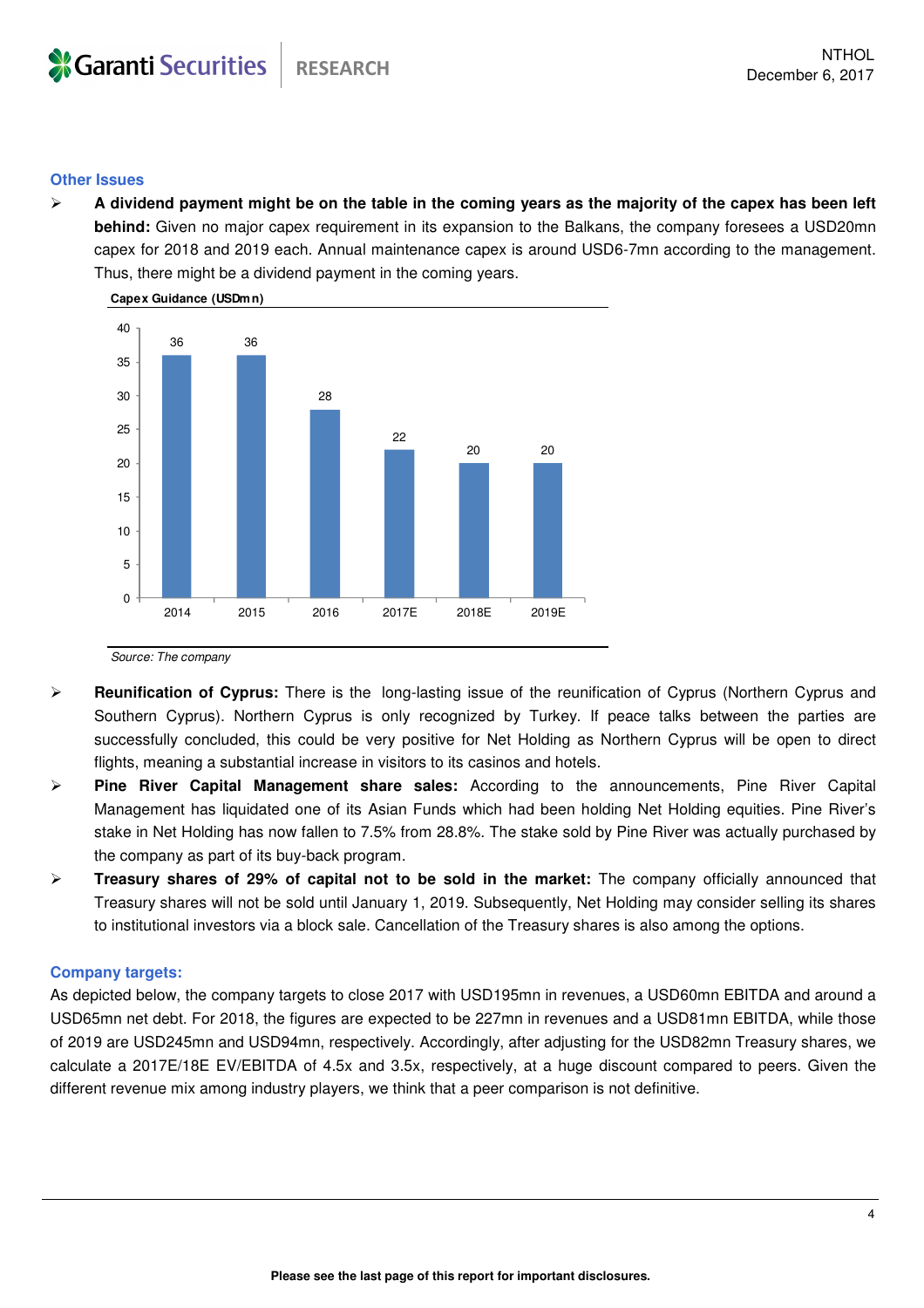| <b>Company Targets (USDmn)</b> | 2017  | 2018  | 2019  |
|--------------------------------|-------|-------|-------|
| <b>Total EBITDA</b>            | 60    | 81    | 94    |
| Cyprus                         | 62    | 67    | 70    |
| Balkans                        | 10    | 28    | 38    |
| <b>Holding &amp; Others</b>    | $-12$ | -13   | -14   |
| <b>Sales</b>                   | 195   | 227   | 245   |
| <b>EBITDA</b> margin           | 30.8% | 35.7% | 38.4% |

Source: The company

## APPENDIX I - Peer Comparison

|                    |              | EV/EBITDA |        | <b>EBITDA</b> margin |      |
|--------------------|--------------|-----------|--------|----------------------|------|
| Country            | MCAP (EURmn) | 2017      | 2018   | 2017                 | 2018 |
| UNITED STATES      | 46.412       | 14.1      | 13.9   | 36%                  | 35%  |
| UNITED STATES      | 13.857       | 14.2      | 13.1   | 27%                  | 28%  |
| <b>MACAU</b>       | 8.620        | 22.6      | 16.1   | 27%                  | 25%  |
| <b>MACAU</b>       | 12.453       | 17.4      | 15.2   | 23%                  | 24%  |
| <b>PHILIPPINES</b> | 694          | 7.3       | 6.5    | 23%                  | 24%  |
| <b>PHILIPPINES</b> | 1.914        | 9.7       | 8.7    | 35%                  | 36%  |
|                    |              | 15.3      | 14.0   | 31%                  | 31%  |
|                    |              | 4.50      | 3.30   | 31%                  | 36%  |
|                    |              | $-71%$    | $-76%$ | $-1%$                | 4%   |
|                    |              |           |        |                      |      |

Source: Bloomberg, Garanti Securities, the company

## APPENDIX II - 3Q17 Financials

| <b>Net Holding Summary Financials</b> |              |        |             |             |                |                |              |          | Change   |                               |  |  |
|---------------------------------------|--------------|--------|-------------|-------------|----------------|----------------|--------------|----------|----------|-------------------------------|--|--|
| (mnTL)                                | 3Q16         | 4Q16   | <b>1Q17</b> | <b>2Q17</b> | 3Q17           | 9M16           | <b>9M17</b>  |          |          | 3Q17/3Q16 3Q17/2Q17 9M17/9M16 |  |  |
| <b>Net Sales</b>                      | 121          | 166    | 90          | 152         | 185            | 306            | 428          | 53%      | 22%      | 40%                           |  |  |
| <b>Gross Profit</b>                   | 38           | 95     | 4           | 56          | 72             | 91             | 133          | 91%      | 29%      | 46%                           |  |  |
| <b>Operating Profit</b>               | 9            | 51     | -26         | 23          | 37             | 6              | 34           | 311%     | 62%      | 428%                          |  |  |
| <b>EBITDA</b>                         | 25           | 67     | -9          | 40          | 55             | 52             | 86           | 116%     | 37%      | 65%                           |  |  |
| Net Other Income/Expense              | 1            | 7      | 2           | 7           | $\overline{7}$ | 4              | 16           | 507%     | n.m.     | 304%                          |  |  |
| Financial Inc./ Exp. (net)            | -9           | $-18$  | $-19$       | $-16$       | $-23$          | $-25$          | -58          | n.m.     | n.m.     | n.m.                          |  |  |
| PROFIT BEFORE TAX FROM                | 2            | 40     | -43         | 14          | 23             | $-11$          | -6           | 889%     | 60%      | n.m.                          |  |  |
| Tax                                   | $\mathbf{2}$ | $-38$  | 5           | 5           | $-6$           | 6              | 4            | n.m.     | n.m.     | $-24%$                        |  |  |
| Minority Interests                    | 2            | 13     | $-7$        | 4           | $-1$           | $\overline{7}$ | $-4$         | n.m.     | n.m.     | n.m.                          |  |  |
| Net Income                            | $\mathbf{2}$ | $-11$  | -30         | 13          | 18             | -14            | $\mathbf{2}$ | 1028%    | 42%      | n.m.                          |  |  |
| Net Cash                              | -99          | $-114$ | $-103$      | $-157$      | $-196$         | $-99$          | $-196$       |          |          |                               |  |  |
| <b>Working Capital</b>                | $-98$        | $-129$ | $-116$      | -164        | $-152$         | $-98$          | $-152$       |          |          |                               |  |  |
| <b>Shareholders Equity</b>            | 2,041        | 2,110  | 2,081       | 2,096       | 2,071          | 2,041          | 2,071        |          |          |                               |  |  |
| <b>Ratios</b>                         |              |        |             |             |                |                |              |          |          |                               |  |  |
| Gross Margin                          | 31.3%        | 57.0%  | 5.0%        | 36.9%       | 39.0%          | 29.7%          | 31.0%        | $7.7$ pp | $2.1$ pp | $1.3$ pp                      |  |  |
| <b>Operating Margin</b>               | 7.3%         | 30.7%  | n.m.        | 14.8%       | 19.7%          | 2.1%           | 7.8%         | 12.4 pp  | 4.9 pp   | 5.8 pp                        |  |  |
| <b>EBITDA Margin</b>                  | 20.9%        | 40.0%  | n.m.        | 26.2%       | 29.5%          | 17.1%          | 20.1%        | 8.6 pp   | 3.2 pp   | 3 pp                          |  |  |
| Net Profit Margin                     | 1.3%         | n.m.   | n.m.        | 8.4%        | 9.8%           | n.m.           | 0.4%         | 8.5 pp   | $1.4$ pp | n.m.                          |  |  |